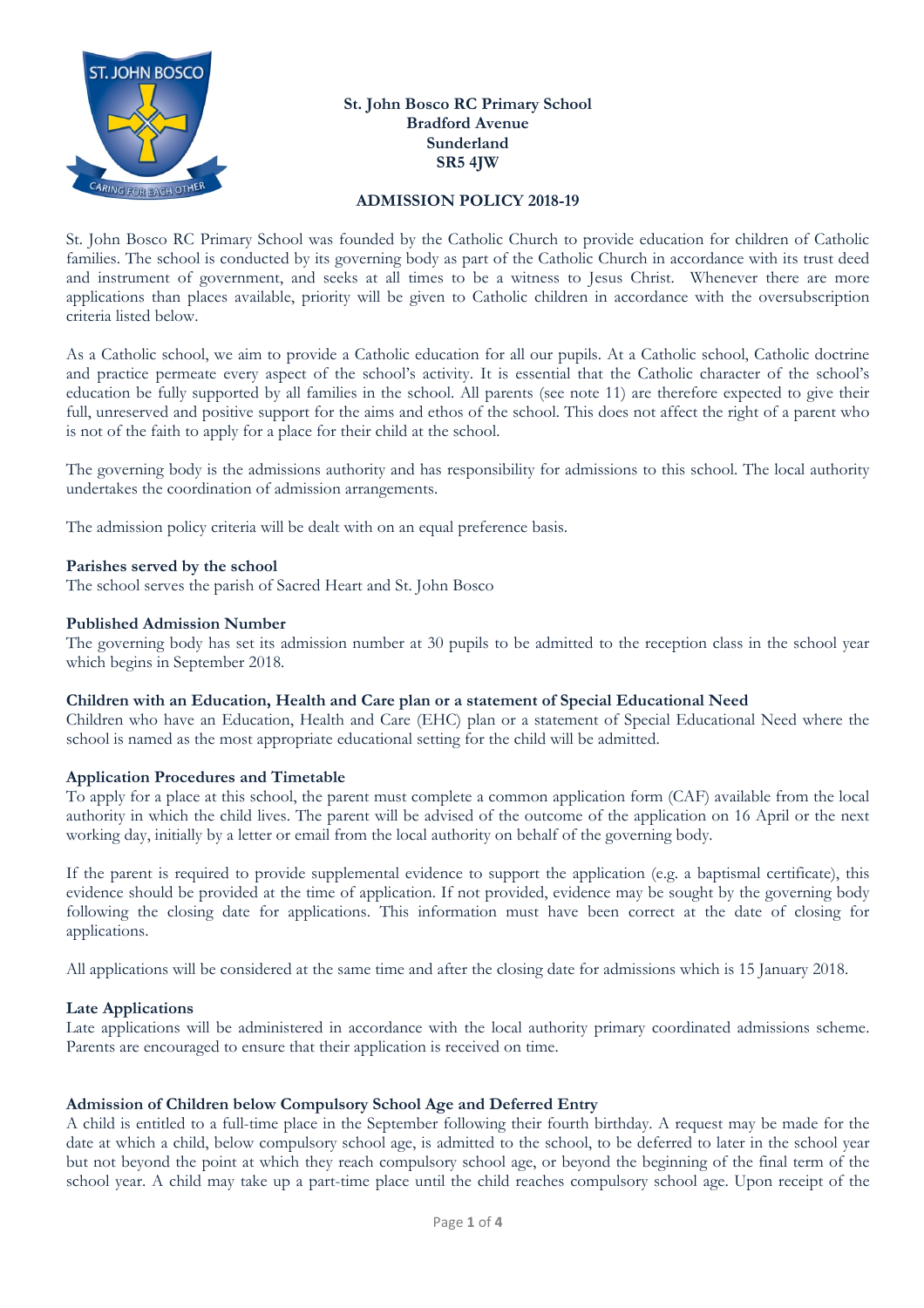offer of a place a parent should notify the school in writing, as soon as possible, that they wish to either defer their child's entry to the school or take up a part-time place.

#### **Admission of Children outside their Normal Age Group**

A request may be made for a child to be admitted outside of their normal age group, for example, if the child is gifted and talented or has experienced problems such as ill health.

Any such request should be made in writing to the headteacher of the school. The governing body will make its decision about the request based on the circumstances of each case and in the best interests of the child. In addition to taking into account the views of the headteacher who has statutory responsibility for the internal organisation, management and control of the school, the governing body will take into account the views of the parents and of appropriate medical and education professionals.

#### **Summer Born Children**

The parents of a summer born child, i.e. a child born between 1 April and 31 August, may request that the child be admitted out of their normal age group, to the reception class in the September following their fifth birthday and that that the child will remain in this cohort as they progress through school.

Parents who want to make this request should make an application for their child's normal age group at the usual time. The application to the local authority should include this request and in addition it should be made in writing to the headteacher of the school. The local authority will liaise with the governing body who will make its decision about the request based on the circumstances of each case and in the best interests of the child. In addition to taking into account the views of the headteacher, who has statutory responsibility for the internal organisation, management and control of the school, the governing body will take into account the views of the parents and of appropriate medical and education professionals.

Parents will be informed of the outcome of the request before primary national offer day.

If the request is agreed by the governing body, the application for the normal age group may be withdrawn before a place is offered. If the request is refused, the parent must decide whether to accept the offer of a place for the normal age group, or to refuse it and make an in year application for admission to year one for the September following the child's fifth birthday.

Where a parent's request is agreed, they must make a new application as part of the main admissions round the following year.

One admission authority cannot be required to honour a decision made by another admission authority on admission out of the normal age group. Parents, therefore, should consider whether to request admission out of the normal year group at all their preference schools, rather than just their first preference schools.

## **Waiting Lists**

In addition to their right of appeal, applicants will be offered the opportunity to be placed on a waiting list. This waiting list will be maintained in order of the oversubscription criteria set out below and not in the order in which applications are received or added to the list. Waiting lists for admission will operate throughout the school year. The waiting list will be held open until the last day of the summer term. Inclusion on the school's waiting list does not mean that a place will eventually become available.

#### **Infant Class Size Regulations**

Infant classes may not, by law, contain more than 30 pupils with a single qualified teacher (subject to the provisions in the School Admissions Code for 'excepted children'). Parents do have a right of appeal in accordance with the infant class size regulations if the school is oversubscribed and their child is refused a place.

#### **In-Year Applications**

An application can be made for a place for a child at any time outside the admission round and the child will be admitted where there are available places. Applications should be made to the school by contacting The Headteacher, St. John Bosco RC Primary School, Bradford Avenue, Sunderland SR5 4JW. Parents will be advised of the outcome of their application in writing.

Where there are places available but more applications than places, the published oversubscription criteria will be applied.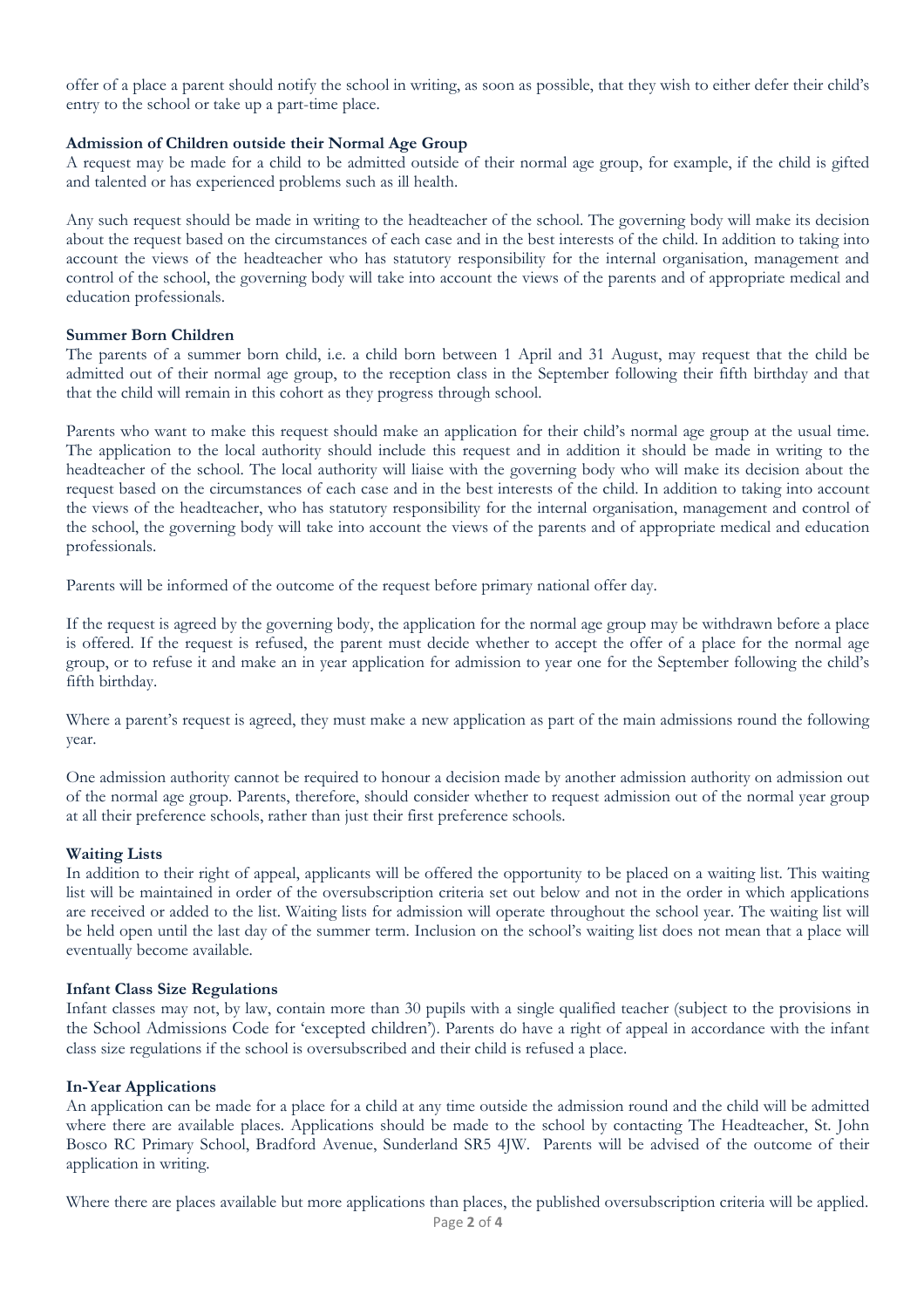If there are no places available, a request can be made that the child is added to the waiting list (see above).

## **Right of Appeal**

Where a parent has been notified that a place is not available for a child, every effort will be made by the local authority to help the parent to find a place in a suitable alternative school. Parents who are refused a place have a statutory right of appeal. Further details of the appeals process are available by writing to the chair of governors at the school address.

## **Fair Access Protocol**

The school is committed to taking its fair share of children who are vulnerable and/or hard to place, as set out in locally agreed protocols. Accordingly, outside the normal admission round the governing body is empowered to give absolute priority to a child where admission is requested under any local protocol that has been agreed by the governing body for the current school year. The governing body has this power, even when admitting the child would mean exceeding the published admission number.

## **Nursery**

For children attending the school's nursery, application to the reception class of the school should be made in the normal way, to the local authority. Attendance at the school's nursery does not guarantee that a place will be offered at the school.

## **False Evidence**

The governing body reserves the right to withdraw the offer of a place where false evidence is received.

## **OVERSUBSCRIPTION CRITERIA**

Where there are more applications for places than the number of places available, places will be offered according to the following order of priority.

*First priority in each category will be given to children who will have an older sibling attending the school in September 2018.* 

- 1. Catholic looked after and previously looked after children (see notes 2&3)
- 2. Catholic children who are resident in the parish of Sacred Heart and St. John Bosco (see note 4)
- 3. Other Catholic children (see note 4)
- 4. Looked after and previously looked after children (see notes 2&3)
- 5. Catechumens and members of an Eastern Christian Church (see notes 5&6)
- 6. Children of other Christian denominations (see note 7)
- 7. Children of other faiths (see note 8)
- 8. Any other children

## **Tie Breaker**

Where there are places available for some, but not all applicants within a particular criterion priority will be given to children living closest to the school determined by the shortest distance. Distance from home to school when measured by the shortest walking route will be the deciding factor. Measurements will be calculated using the Local Authority's Geographical Information System, (GIS.)

In the event of distances being the same for two or more children where this would determine the last place to be allocated, random allocation will be carried out in a public place and supervised by a person independent of the school.

# **NOTES AND DEFINITIONS**

1. An **Education, Health and Care Plan** is a plan made by the local authority under section 37 of the Children and Families Act 2014, specifying the special educational provision required for a child. A **Statement of Special Educational Needs** is a statement made by the local authority under section 324 of the Education Act 1996, specifying the special educational provision for a child.